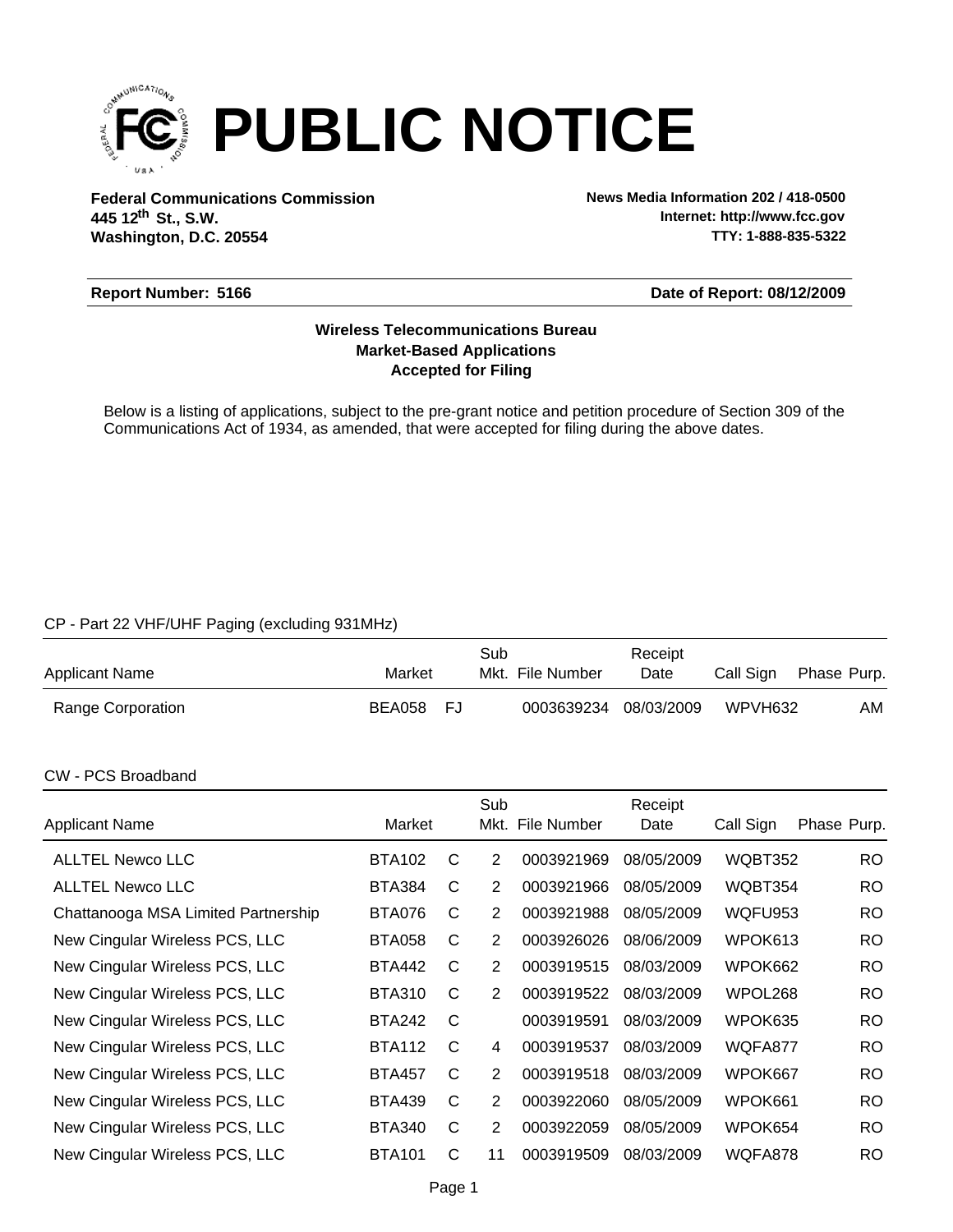#### CW - PCS Broadband

| <b>Applicant Name</b>          | Market        |              | Sub            | Mkt. File Number | Receipt<br>Date | Call Sign | Phase Purp. |
|--------------------------------|---------------|--------------|----------------|------------------|-----------------|-----------|-------------|
| New Cingular Wireless PCS, LLC | <b>BTA326</b> | $\mathsf{C}$ | $\overline{2}$ | 0003922057       | 08/05/2009      | WPOK651   | <b>RO</b>   |
| New Cingular Wireless PCS, LLC | <b>BTA233</b> | $\mathsf{F}$ |                | 0003919514       | 08/03/2009      | WPOK633   | <b>RO</b>   |
| New Cingular Wireless PCS, LLC | <b>BTA378</b> | $\mathsf{C}$ | 2              | 0003919608       | 08/03/2009      | WPZU213   | <b>RO</b>   |
| New Cingular Wireless PCS, LLC | <b>BTA169</b> | $\mathsf{C}$ | $\,6$          | 0003919523       | 08/03/2009      | WPUR877   | <b>RO</b>   |
| NEW CINGULAR WIRELESS PCS, LLC | <b>BTA146</b> | $\mathsf{C}$ | $\overline{2}$ | 0003925852       | 08/06/2009      | WPOK626   | <b>RO</b>   |
| NEW CINGULAR WIRELESS PCS, LLC | <b>BTA292</b> | $\mathsf{C}$ | 3              | 0003925855       | 08/06/2009      | WPOK646   | <b>RO</b>   |
| NEW CINGULAR WIRELESS PCS, LLC | <b>BTA111</b> | $\mathsf{C}$ |                | 0003919599       | 08/03/2009      | WPOK623   | <b>RO</b>   |
| NEW CINGULAR WIRELESS PCS, LLC | <b>BTA083</b> | $\mathsf{C}$ | 2              | 0003921985       | 08/05/2009      | WPOK615   | <b>RO</b>   |
| NEW CINGULAR WIRELESS PCS, LLC | <b>BTA076</b> | $\mathsf{C}$ | 1              | 0003921984       | 08/05/2009      | WPOK614   | <b>RO</b>   |
| NEW CINGULAR WIRELESS PCS, LLC | <b>BTA410</b> | $\mathsf{C}$ | 4              | 0003926039       | 08/06/2009      | WPWL461   | <b>RO</b>   |
| NEW CINGULAR WIRELESS PCS, LLC | <b>BTA205</b> | $\mathsf{C}$ |                | 0003919601       | 08/03/2009      | WPOK631   | <b>RO</b>   |
| NEW CINGULAR WIRELESS PCS, LLC | <b>BTA175</b> | $\mathsf{C}$ | $\overline{2}$ | 0003925853       | 08/06/2009      | WPOK629   | <b>RO</b>   |
| NEW CINGULAR WIRELESS PCS, LLC | <b>BTA314</b> | C            | $\overline{2}$ | 0003921987       | 08/05/2009      | WPOK649   | <b>RO</b>   |
| NEW CINGULAR WIRELESS PCS, LLC | <b>BTA096</b> | $\mathsf{C}$ | $\overline{2}$ | 0003921986       | 08/05/2009      | WPOK617   | <b>RO</b>   |
| NEW CINGULAR WIRELESS PCS, LLC | <b>BTA305</b> | $\mathsf{C}$ | $\overline{2}$ | 0003925860       | 08/06/2009      | WPOK647   | <b>RO</b>   |
| NEW CINGULAR WIRELESS PCS, LLC | <b>BTA105</b> | $\mathsf{C}$ |                | 0003919597       | 08/03/2009      | WPOK622   | <b>RO</b>   |
| NEW CINGULAR WIRELESS PCS, LLC | <b>BTA195</b> | $\mathsf{C}$ | 1              | 0003925867       | 08/06/2009      | WPOK683   | <b>RO</b>   |
| NEW CINGULAR WIRELESS PCS, LLC | <b>BTA410</b> | $\mathsf{C}$ | 3              | 0003926031       | 08/06/2009      | WPOK658   | <b>RO</b>   |
| NEW CINGULAR WIRELESS PCS, LLC | <b>BTA237</b> | $\mathsf{C}$ | $\overline{2}$ | 0003926028       | 08/06/2009      | WPOK634   | <b>RO</b>   |
| NEW CINGULAR WIRELESS PCS, LLC | <b>BTA334</b> | $\mathsf{C}$ | $\overline{2}$ | 0003925864       | 08/06/2009      | WPOK652   | <b>RO</b>   |
| TLA Spectrum. LLC              | <b>BTA038</b> | $\mathsf{C}$ | $\overline{2}$ | 0003921941       | 08/05/2009      | WQAM303   | <b>RO</b>   |
| TLA Spectrum. LLC              | <b>BTA460</b> | $\mathsf{C}$ | 4              | 0003921963       | 08/05/2009      | WQAM304   | <b>RO</b>   |
| TLA Spectrum. LLC              | <b>BTA391</b> | $\mathsf{C}$ |                | 0003921943       | 08/05/2009      | WPOK682   | <b>RO</b>   |
| <b>T-Mobile License LLC</b>    | <b>BTA109</b> | $\mathsf{C}$ |                | 0003920935       | 08/04/2009      | WPOL274   | <b>RO</b>   |
| T-Mobile License LLC           | <b>BTA101</b> | C            | 7              | 0003920934       | 08/04/2009      | WPOL273   | RO.         |
| T-Mobile License LLC           | <b>BTA078</b> | C            |                | 0003920933       | 08/04/2009      | WPOL272   | RO.         |
| T-Mobile License LLC           | <b>BTA071</b> | C            |                | 0003920932       | 08/04/2009      | WPOL271   | RO          |
| T-Mobile License LLC           | <b>BTA394</b> | C            |                | 0003920930       | 08/04/2009      | WPOL269   | RO          |
| T-Mobile License LLC           | <b>BTA308</b> | C            |                | 0003920929       | 08/04/2009      | WPOL267   | RO          |
| <b>T-Mobile License LLC</b>    | <b>BTA223</b> | C            |                | 0003920928       | 08/04/2009      | WPOL266   | <b>RO</b>   |
| <b>T-Mobile License LLC</b>    | <b>BTA209</b> | C            | 2              | 0003920927       | 08/04/2009      | WPOL265   | <b>RO</b>   |
| T-Mobile License LLC           | <b>BTA169</b> | C            | 5              | 0003920926       | 08/04/2009      | WPOL264   | <b>RO</b>   |
| T-Mobile License LLC           | <b>BTA145</b> | C            |                | 0003920925       | 08/04/2009      | WPOL263   | RO.         |
| T-Mobile License LLC           | <b>BTA112</b> | C            | 3              | 0003920924       | 08/04/2009      | WPOL262   | RO.         |
| T-Mobile License LLC           | <b>BTA033</b> | C            | $\overline{c}$ | 0003920923       | 08/04/2009      | WPOL261   | RO          |
| T-Mobile License LLC           | <b>BTA005</b> | C            | $\overline{2}$ | 0003920922       | 08/04/2009      | WPOL260   | RO          |
| T-Mobile License LLC           | <b>BTA452</b> | C            | 7              | 0003920944       | 08/04/2009      | WPOL283   | RO          |
| T-Mobile License LLC           | <b>BTA443</b> | C            | 9              | 0003920943       | 08/04/2009      | WPOL282   | RO          |
| T-Mobile License LLC           | <b>BTA419</b> | C            |                | 0003920942       | 08/04/2009      | WPOL281   | RO.         |